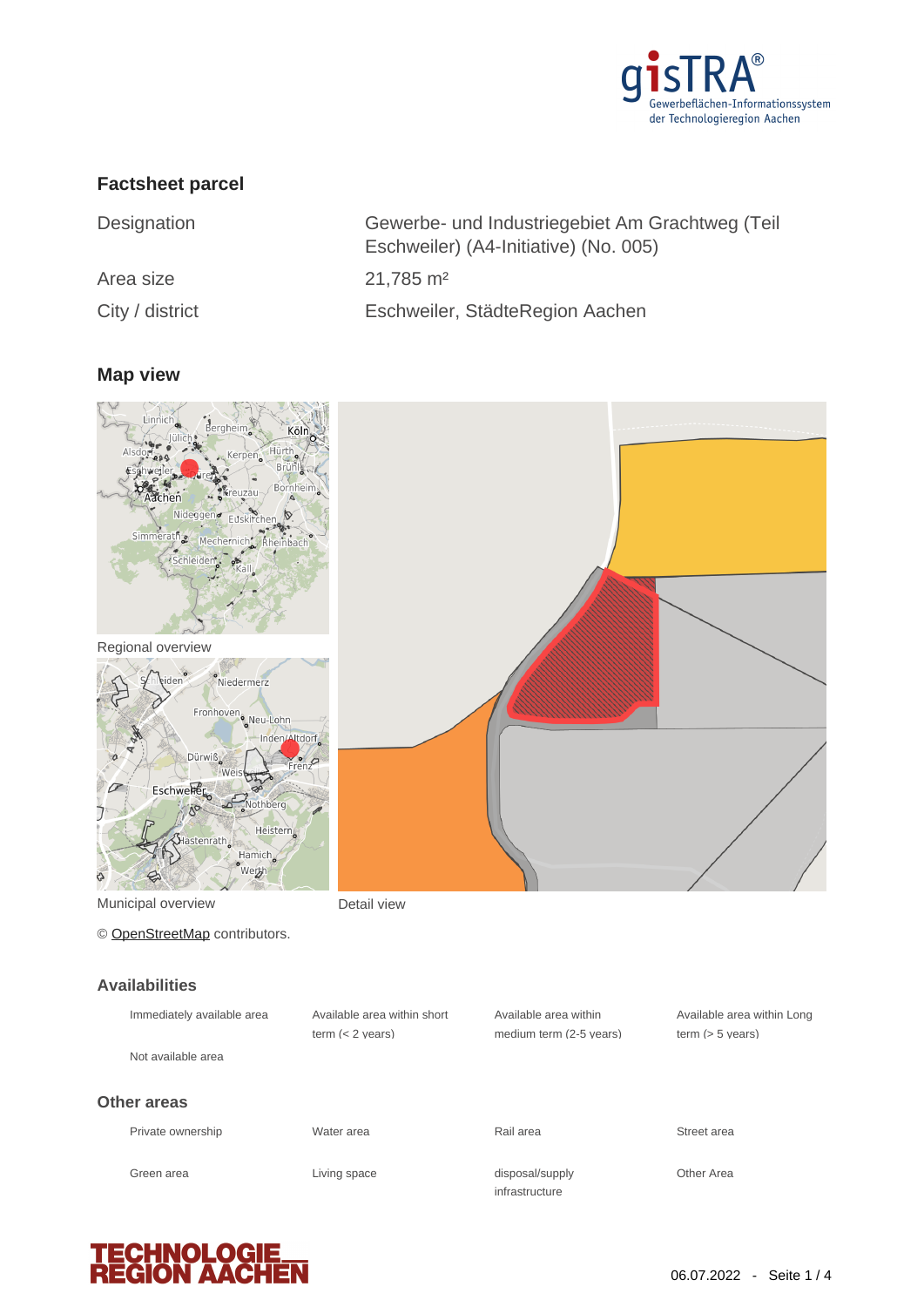

### **Parcel**

| Area size        | $21,785 \text{ m}^2$       |
|------------------|----------------------------|
| Price            | On Demand                  |
| Availability     | Immediately available area |
| Area designation | Industrial area            |
| <b>Divisible</b> | <b>No</b>                  |
| 24h operation    | No                         |

#### **Commercial zone**

Your energy site near the highway A4!

The approx. 31 ha planned area is located in the immediate vicinity of the 2300 MW Weisweiler power plant. The area of the intermunicipal zone borders in the south-west onto the power plant's tracks which are connected to the public rail network and can be used in consultation with the owners. Due to the area's designation as an industrial zone, building heights up to a maximum of 47 m are possible.

| Location                  | Solitary location |
|---------------------------|-------------------|
| Industrial tax multiplier | 430.00 %          |
| Regional important?       | Yes               |



Erreichbarkeit in 20 Minuten: 493.000 Industriegebiet Am Grachtweg Einwohner



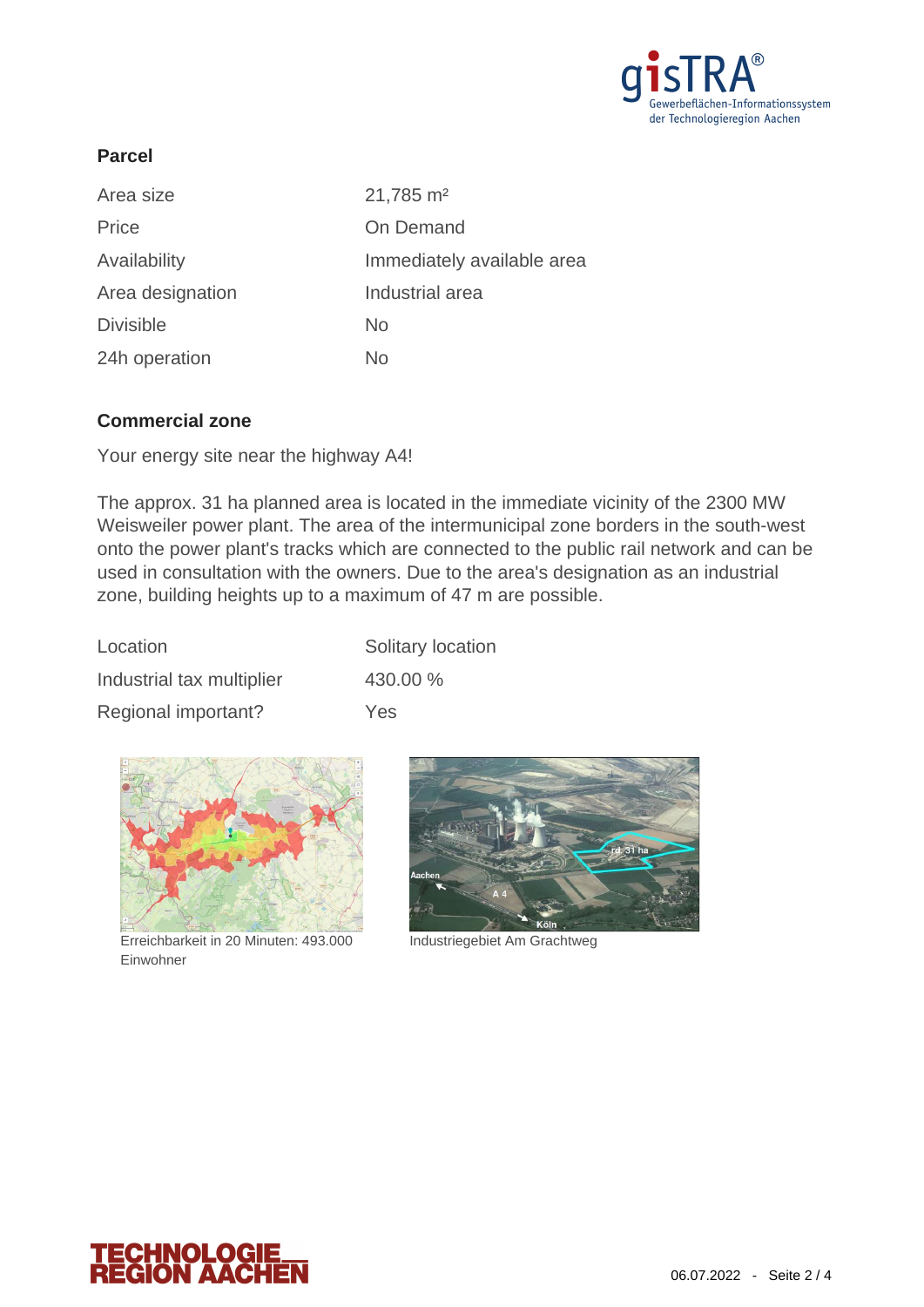

**Distance**

#### **Transport connections**

|                             | DISLAILUU |       |
|-----------------------------|-----------|-------|
|                             | [km]      | [min] |
| A <sub>4</sub>              | 2.0       |       |
| <b>B264</b>                 | 0.0       |       |
| L241                        | 0.0       |       |
| Maastricht-Aachen           | 50.0      |       |
| Köln-Bonn                   | 70.0      |       |
| <b>Düsseldorf</b>           | 80.0      |       |
| Born (NL)                   | 50.0      |       |
| Köln                        | 60.0      |       |
| <b>Kraftwerk Weisweiler</b> | 2.0       |       |
| <b>Eschweiler</b>           | 8.0       |       |
| <b>Bushaltepunkt</b>        | 0.0       |       |
|                             |           |       |

#### **Information about Eschweiler**

Eschweiler lies to the north of the Eifel and is embedded in delightful and densely wooded surroundings.

This excellent location provides short distances to the economic areas the Netherlands and Belgium as well as closeness to first class research centres as the RWTH Aachen University, Aachen University of Applied Sciences and Jülich.

Establishing business premises in Eschweiler you will benefit from a peaceful industry location offering an individual flair of sights surrounded by peaceful green spaces reminding of the history and local stories.